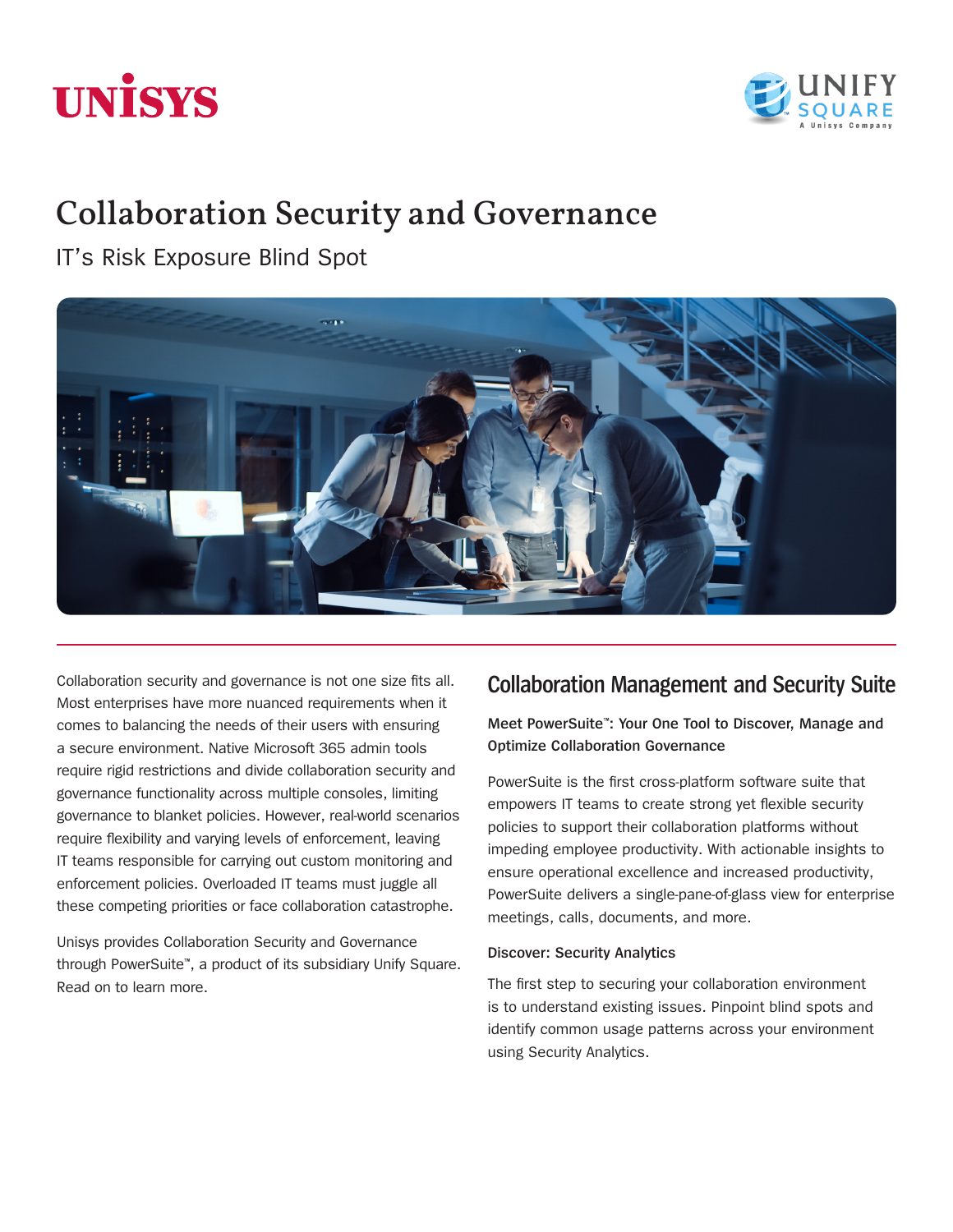#### **Manage: Advanced Governance**

Large organizations require nuanced security policies to manage different use cases. Define flexible right-fit policies and create exceptions as needed using Advanced Governance.

#### **Optimize: Flexible Enforcement**

The key to optimal collaboration governance is actionable workflows, customized to an organization's needs. Set up automatic workflows for custom policy execution using Flexible Enforcement. Options range from high-priority automatic enforcement to lower-priority end-user notifications.

### **Governance and Compliance Software**

PowerSuite's single-pane-of-glass approach to governance combines the functionality of multiple admin consoles into one intuitive security experience. Instead of over-permissioning IT personnel with a slew of admin roles and licenses, PowerSuite's Data Access Control allows admins to define access to user data by geography, organization, role, and more.



#### **Discover: Security Analytics**

When it comes to Collaboration Security and Governance, many IT teams don't know where to start. Security Analytics provides the information you need in order to start creating policies.

PowerSuite includes insights into:

- Guest Access
- Team Analytics
- User Reporting
- Risk Assessment
- Anonymized Risk Score Benchmarking



#### **Optimize: Flexible Enforcement**

Picking the right enforcement model is critical for successful collaboration governance. High-priority policies require immediate action, while others just require tracking over time. PowerSuite's flexible enforcement options include:

- Automatic email notifications to end users
- Automatic admin approval
- Forwarding issues to the service desk
- "Set-and-forget" enforcement



#### **Manage: Advanced Governance**

Go beyond out-of-the-box with AI-powered policy management. Define customized enterprise-grade policies that adapt to your environment. Key PowerSuite features include:

- Adaptive Scopes: Dynamically apply policies to the right group of teams every time
- Compliance: Evaluate collaboration security and governance success using key metrics
- Guest Policies: Ensure guests are limited in their access
- Impact Analysis: See the effects of a new policy before implementing it
- Smart Policy Management: Leverage AI-powered policy recommendations
- Team Policies: Tailor sensitive data access to the appropriate teams